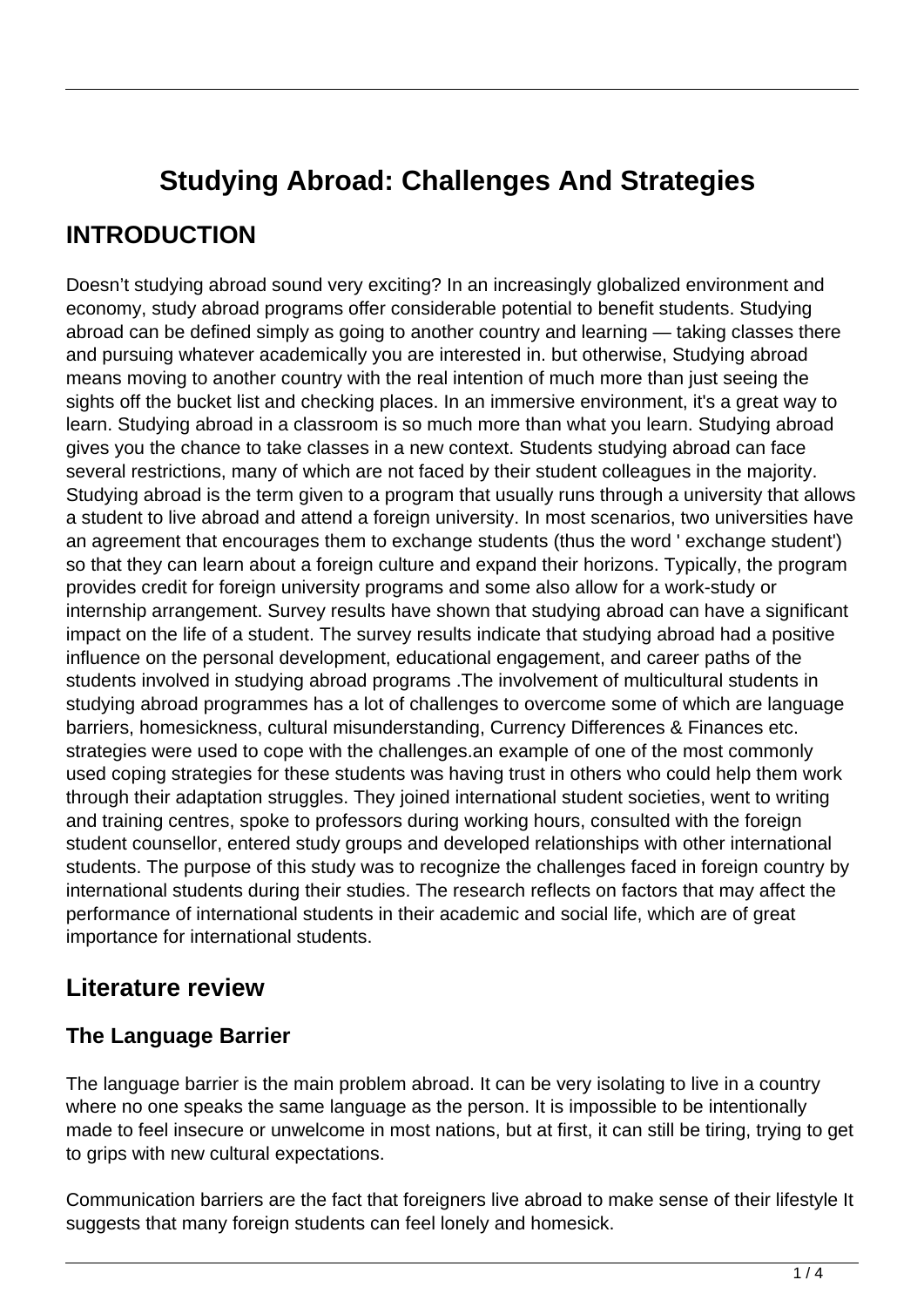### **Cultural Differences**

Cultural transitions will be difficult. Every nation has its own culture and it is hard to integrate. This can be particularly challenging when dealing with roommates. The roommates ' acts may seem odd and bad but those activities are quite common in the new residence.

The intense feeling of alone continuing. Surrounded by other people, fashion, the inability to communicate in the country's language or the general presence is different. A sense of disconnect is likely to occur.

#### **Finances–Running low on cash**

Even with all the attempts being made to the schedule, prepare, and track expenditures throughout the year, there may be some unplanned spending. Like all graduates, financial control issues occur from time to time. Living abroad can be more difficult to come to terms with the cost of living and learning. Financial concerns will slow the person down and make him / her feel alone or stressed out.

#### **Academic Difficulties**

Having trouble starting a new career or university courses. The language barrier can only add to this difficulty because maybe the classes are taken in a language the person has difficulty in understanding,

#### **Homesickness**

homesickness can be a real problem for many students abroad. separated from friends and family who could be thousands of miles away, brings the feeling of being alone. Universities around the world face homesickness issues for graduates, which demonstrates how the phenomenon is common.

But then, becoming homesick is completely healthy and normal, just don't let it become a crushing part of the overseas experience.

#### **Time zone annoyances**

It can be frustrating to try to navigate two time zones at opposite ends of the world. the person must constantly check the appropriate time for each time zone and make it a habit to call early in the morning or late in the evening.

#### **Getting used to currency differences**

It's a difficult process to get used to currency differences. In Costa Rica, for example, the person has to remember that 500 colones in Costa Rica are equal to one dollar. And will have to note that anything that costs  $\epsilon$  1 actually costs \$1.40 in continental Europe.

Like most global education difficulties, currency discrepancies are some of the issues that don't really affect if it's just staying for a short time, but if staying for at least one semester or longer,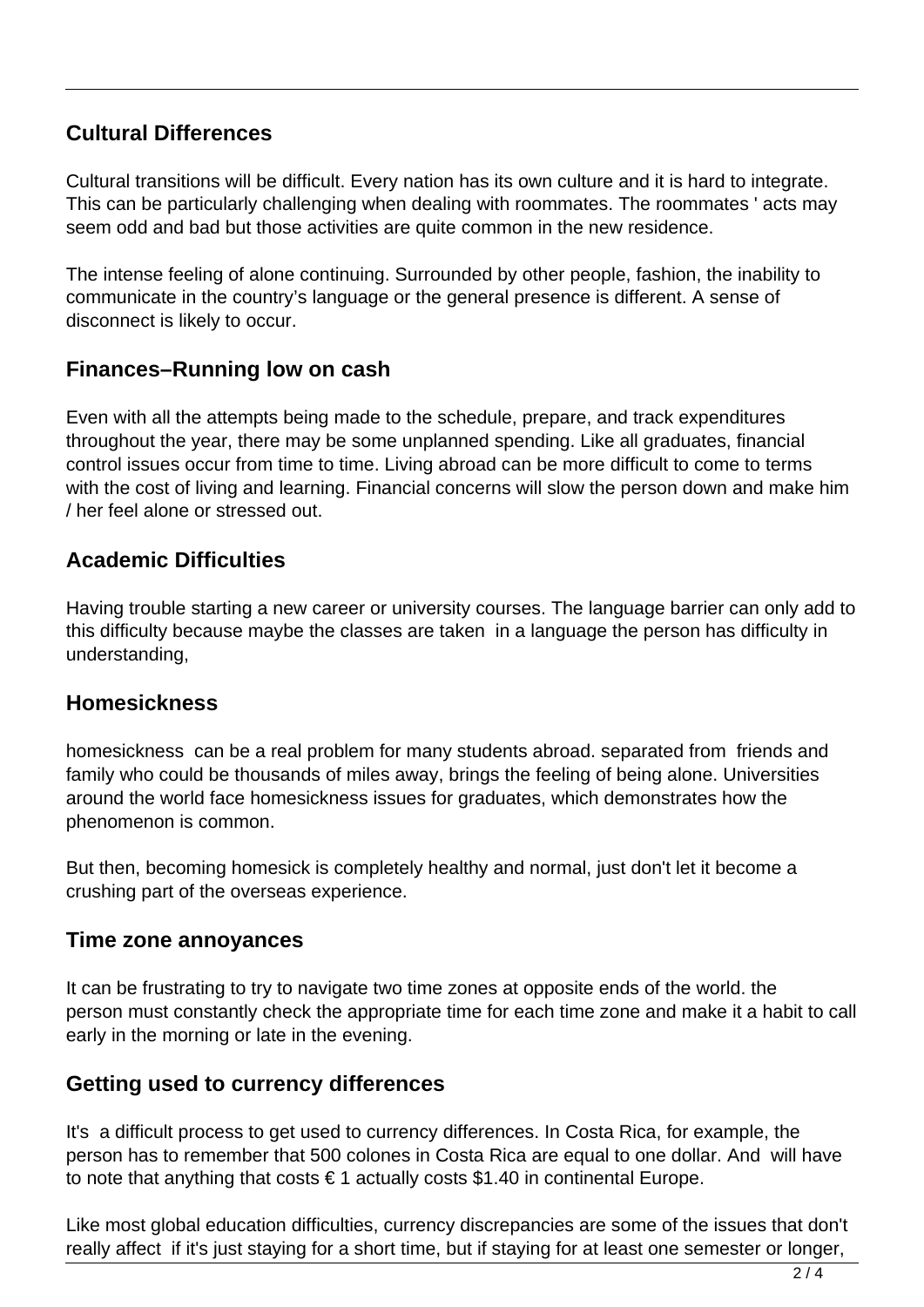they have a big impact.

## **Solutions to study abroad challenges**

#### **How to Handle the Language Barrier during Study Abroad**

Before the study begins, the best thing to do is to practice more. Even, don't be afraid to ask the locals to say the words again. Generally, they're eager to help you. 'In order to overcome the language barrier, it is advised to use some online tools. Duolingo provides a very handy language learning software while SpellCheck, JSpell and Reverso or similar programs help translate sentences or checks for grammatical errors.

#### **How to Handle Cultural Differences studying Abroad**

Try to get familiarised with local cultural norms and terminology. If the host country's mother tongue isn't fluent, build or load the personal device with foreign language apps with a localization dictionary. Make friends and ask for advice and tips on how to be more authentic with strangers.

Therefore, the fear of offending or talking incorrectly should not prohibit from engaging healthily within the environment of the host.

#### **How to Handle Finance Challenges studying abroad**

'There are a few ways to ensure that you get enough money while you're abroad,' says Fiona Morrison, author of Best Essays. There are plenty of scholarship opportunities available to international students studying abroad. the person may be able to work part-time depending on the regulations in the study abroad. Try to find a job that can be combined with your studies.Instead of buying takeaway food, prepare home-cooked meals.Raise money for emergencies as when an unexpected bill drops in, the student will be able to do the necessary.

#### **How to Deal with Academic Difficulties when studying abroad**

It can be a great help to balance the time. Do not allow all the social relationships to take away all of the time available. Organizing the day and making a to-do list can be a great help in schoolwork's progress.If you have a list of projects / school work that you need to do first, then to - do list can avoid getting stuck. It's going to help to feel less depressed when you have a lot to do.

#### **How to Deal With Homesickness While Studying Abroad**

There are several ways to calm the voices in the head, reminding how far from home they are. In study abroad destination, the student can engage in new interests, new clubs or new adventures, advice can be asked from your friends / family / counsellors. Many people can do yoga, mindfulness, journaling, or other practice of self-knowledge. ?it's a great time to discover new hobbies.The important thing is not to spend hours on Facebook and other favorite social networking sites. It would be damaging and simply fuel rather than eradicating the symptoms of homesickness.